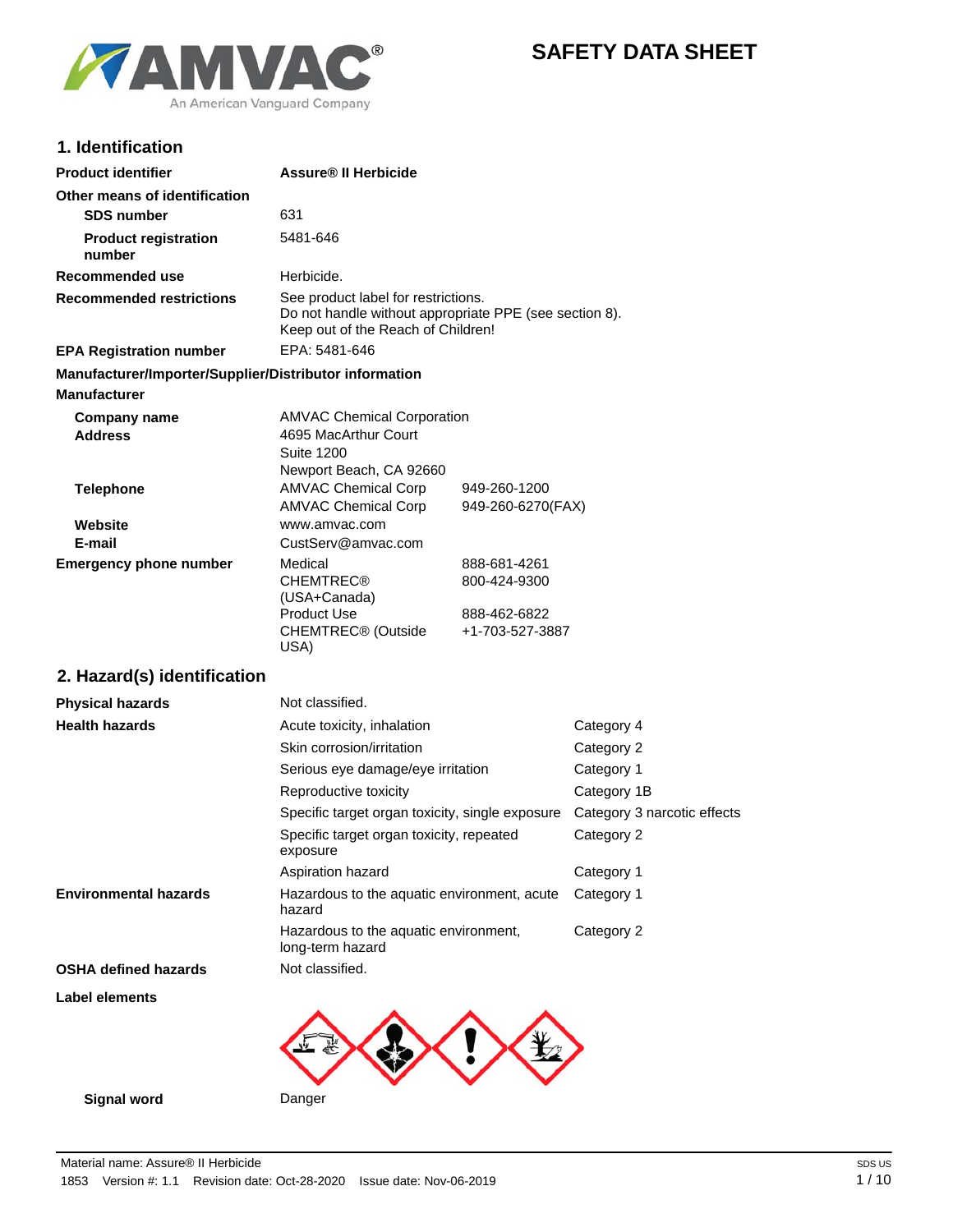| <b>Hazard statement</b>                      | Harmful if inhaled.<br>Causes skin irritation.<br>Causes serious eye damage.<br>May damage fertility or the unborn child.<br>May cause drowsiness or dizziness.<br>May cause damage to organs (Liver) through prolonged or repeated exposure.<br>May be fatal if swallowed and enters airways.<br>Very toxic to aquatic life.<br>Toxic to aquatic life with long lasting effects.                                                                                                                                                                                                                                                |
|----------------------------------------------|----------------------------------------------------------------------------------------------------------------------------------------------------------------------------------------------------------------------------------------------------------------------------------------------------------------------------------------------------------------------------------------------------------------------------------------------------------------------------------------------------------------------------------------------------------------------------------------------------------------------------------|
| <b>Precautionary statement</b>               |                                                                                                                                                                                                                                                                                                                                                                                                                                                                                                                                                                                                                                  |
| <b>Prevention</b>                            | Obtain special instructions before use.<br>Do not handle until all safety precautions have been read and understood.<br>Do not breathe mist/vapors/spray.<br>Wash thoroughly after handling.<br>Use only outdoors or in a well-ventilated area.<br>Wear eye protection/face protection.<br>Wear protective gloves.<br>Use personal protective equipment as required.<br>Avoid release to the environment.                                                                                                                                                                                                                        |
| <b>Response</b>                              | IF SWALLOWED: Immediately call a POISON CENTER or doctor/physician.<br>Do NOT induce vomiting.<br>IF ON SKIN: Wash with plenty of soap and water.<br>If skin irritation occurs: Get medical advice/attention.<br>IF INHALED: Remove victim to fresh air and keep at rest in a position comfortable for breathing.<br>IF IN EYES: Rinse cautiously with water for several minutes. Remove contact lenses, if present<br>and easy to do. Continue rinsing.<br>Call a poison center/doctor.<br>If exposed or concerned: Get medical advice/attention.<br>Take off contaminated clothing and wash before reuse.<br>Collect spillage. |
| <b>Storage</b>                               | Store in a well-ventilated place. Keep container tightly closed.<br>Store locked up.                                                                                                                                                                                                                                                                                                                                                                                                                                                                                                                                             |
| <b>Disposal</b>                              | Dispose of contents/container in accordance with local/regional/national/international regulations.                                                                                                                                                                                                                                                                                                                                                                                                                                                                                                                              |
| Hazard(s) not otherwise<br>classified (HNOC) | None known.                                                                                                                                                                                                                                                                                                                                                                                                                                                                                                                                                                                                                      |
| <b>Supplemental information</b>              | This chemical is a pesticide product registered by the United States Environmental Protection<br>Agency and is subject to certain labeling requirements under federal pesticide law. These<br>requirements differ from the classification criteria and hazard information required for safety data<br>sheets (SDS), and for workplace labels of non-pesticide chemicals. The hazard information<br>required on the pesticide label is reproduced in section 15. The pesticide label also includes other<br>important information, including directions for use.                                                                  |

## **3. Composition/information on ingredients**

| <b>Mixtures</b>                                  |                                                                      |                   |           |
|--------------------------------------------------|----------------------------------------------------------------------|-------------------|-----------|
| <b>Chemical name</b>                             | Common name and synonyms                                             | <b>CAS number</b> | %         |
| Quizalofop-p-ethyl                               | Ethyl<br>(R)-2-[4-(6-chloroquinoxalin-2-yloxy)phen<br>oxylpropionate | 100646-51-3       | 10.3      |
| Solvent Naphtha, Petroleum, Heavy<br>Aromatic ND |                                                                      | 64742-94-5        | $70 - 80$ |
| N-Methylpyrolidone                               |                                                                      | 872-50-4          | $5 - 10$  |
| Aromatic Petroleum Distillates                   |                                                                      | 64742-95-6        | $1 - 5$   |
| <b>Constituents</b>                              |                                                                      |                   |           |
| <b>Chemical name</b>                             | Common name and synonyms                                             | <b>CAS number</b> | %         |
| 2-Methylnaphthalene                              |                                                                      | $91 - 57 - 6$     | < 35      |
| 1-methylnaphthalene                              |                                                                      | $90-12-0$         | < 20      |

## **4. First-aid measures**

Remove victim to fresh air and keep at rest in a position comfortable for breathing. Oxygen or artificial respiration if needed. Do not use mouth-to-mouth method if victim inhaled the substance. Induce artificial respiration with the aid of a pocket mask equipped with a one-way valve or other proper respiratory medical device. Call a poison center or doctor/physician.

**Inhalation**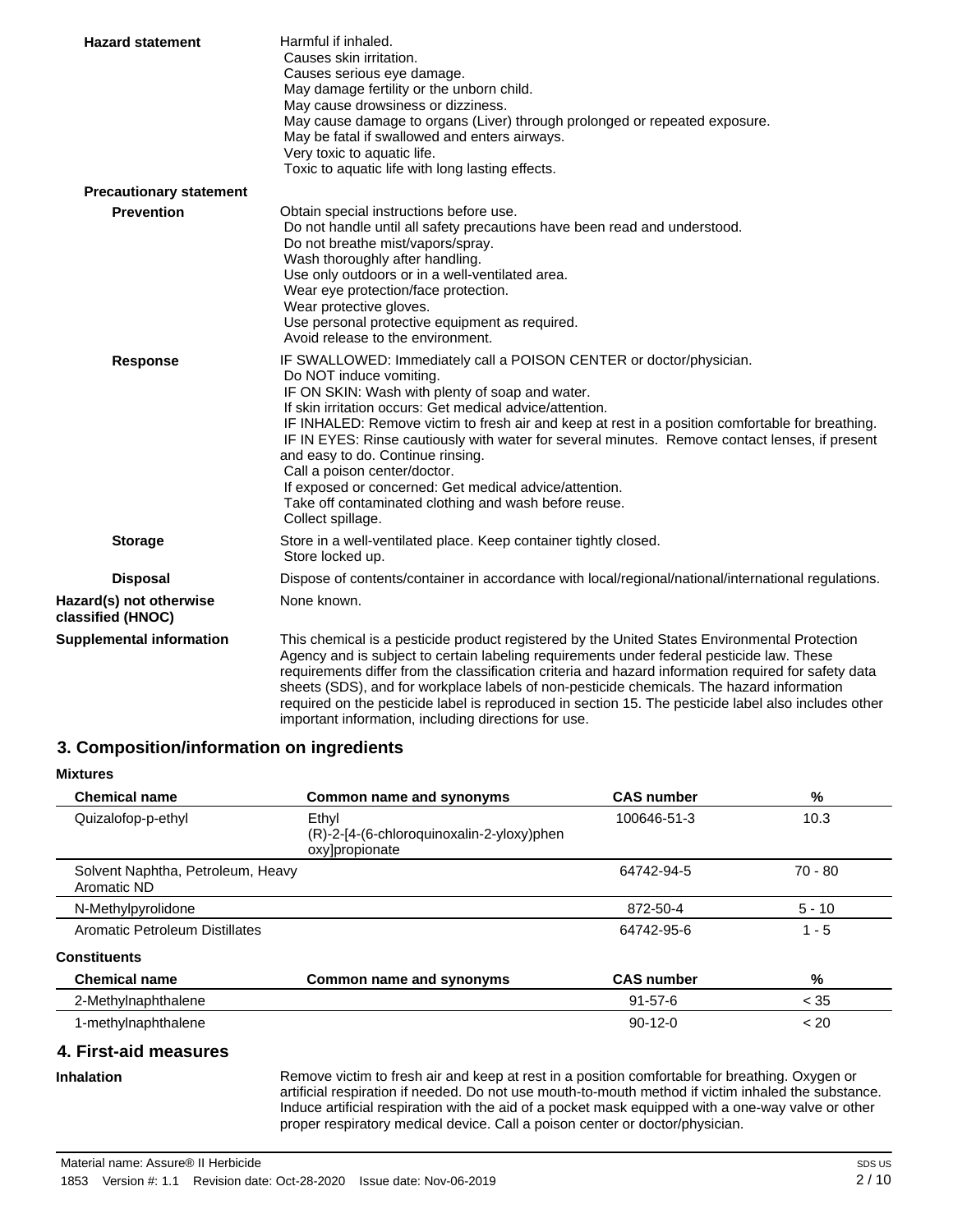Remove contaminated clothing. Wash with plenty of soap and water. If skin irritation occurs: Get medical advice/attention. Wash contaminated clothing before reuse. **Skin contact Eye contact** Rinse with water. Get medical attention if irritation develops and persists. Call a physician or poison control center immediately. Rinse mouth. Do not induce vomiting. If vomiting occurs, keep head low so that stomach content doesn't get into the lungs. **Ingestion** Aspiration may cause pulmonary edema and pneumonitis. Headache. Nausea, vomiting. Diarrhea. Skin irritation. May cause redness and pain. Causes serious eye damage. **Most important symptoms/effects, acute and delayed** Provide general supportive measures and treat symptomatically. Keep victim warm. Keep victim under observation. Symptoms may be delayed. **Indication of immediate medical attention and special treatment needed** IF exposed or concerned: Get medical advice/attention. If you feel unwell, seek medical advice (show the label where possible). Ensure that medical personnel are aware of the material(s) involved, and take precautions to protect themselves. Show this safety data sheet to the doctor in attendance. **General information**

## **5. Fire-fighting measures**

| Suitable extinguishing media                                     | Water fog. Foam. Dry chemical powder. Carbon dioxide (CO2).                                   |
|------------------------------------------------------------------|-----------------------------------------------------------------------------------------------|
| Unsuitable extinguishing<br>media                                | Do not use water jet as an extinguisher, as this will spread the fire.                        |
| Specific hazards arising from<br>the chemical                    | During fire, gases hazardous to health may be formed.                                         |
| Special protective equipment<br>and precautions for firefighters | Self-contained breathing apparatus and full protective clothing must be worn in case of fire. |
| <b>Fire fighting</b><br>equipment/instructions                   | Move containers from fire area if you can do so without risk.                                 |
| <b>Specific methods</b>                                          | Use standard firefighting procedures and consider the hazards of other involved materials.    |
| <b>General fire hazards</b>                                      | No unusual fire or explosion hazards noted.                                                   |

#### **6. Accidental release measures**

| Personal precautions,<br>protective equipment and<br>emergency procedures | Keep unnecessary personnel away. Keep people away from and upwind of spill/leak. Wear<br>appropriate protective equipment and clothing during clean-up. Avoid inhalation of vapors and<br>spray mists. Do not touch damaged containers or spilled material unless wearing appropriate<br>protective clothing. Ensure adequate ventilation. Local authorities should be advised if significant<br>spillages cannot be contained. For personal protection, see section 8 of the SDS.                                                                                                     |
|---------------------------------------------------------------------------|----------------------------------------------------------------------------------------------------------------------------------------------------------------------------------------------------------------------------------------------------------------------------------------------------------------------------------------------------------------------------------------------------------------------------------------------------------------------------------------------------------------------------------------------------------------------------------------|
| <b>Methods and materials for</b><br>containment and cleaning up           | This product is miscible in water. Prevent entry into waterways, sewer, basements or confined<br>areas.                                                                                                                                                                                                                                                                                                                                                                                                                                                                                |
|                                                                           | Large Spills: Stop the flow of material, if this is without risk. Dike the spilled material, where this is<br>possible. Absorb in vermiculite, dry sand or earth and place into containers. Following product<br>recovery, flush area with water.                                                                                                                                                                                                                                                                                                                                      |
|                                                                           | Small Spills: Wipe up with absorbent material (e.g. cloth, fleece). Clean surface thoroughly to<br>remove residual contamination.                                                                                                                                                                                                                                                                                                                                                                                                                                                      |
|                                                                           | Never return spills to original containers for re-use. Put material in suitable, covered, labeled<br>containers. For waste disposal, see section 13 of the SDS.                                                                                                                                                                                                                                                                                                                                                                                                                        |
| <b>Environmental precautions</b>                                          | Avoid release to the environment. Inform appropriate managerial or supervisory personnel of all<br>environmental releases. Prevent further leakage or spillage if safe to do so. Avoid discharge into<br>drains, water courses or onto the ground.                                                                                                                                                                                                                                                                                                                                     |
| 7. Handling and storage                                                   |                                                                                                                                                                                                                                                                                                                                                                                                                                                                                                                                                                                        |
| Precautions for safe handling                                             | Obtain special instructions before use. Do not handle until all safety precautions have been read<br>and understood. Avoid inhalation of vapors and spray mists. Avoid contact with eyes, skin, and<br>clothing. Avoid prolonged exposure. Pregnant or breastfeeding women must not handle this<br>product. Should be handled in closed systems, if possible. Use only outdoors or in a well-ventilated<br>area. Wear appropriate personal protective equipment. Wash hands thoroughly after handling.<br>Avoid release to the environment. Observe good industrial hygiene practices. |
| Conditions for safe storage,<br>including any incompatibilities           | Store locked up. Store in tightly closed container. Store in a well-ventilated place. Store away from<br>incompatible materials (see Section 10 of the SDS).                                                                                                                                                                                                                                                                                                                                                                                                                           |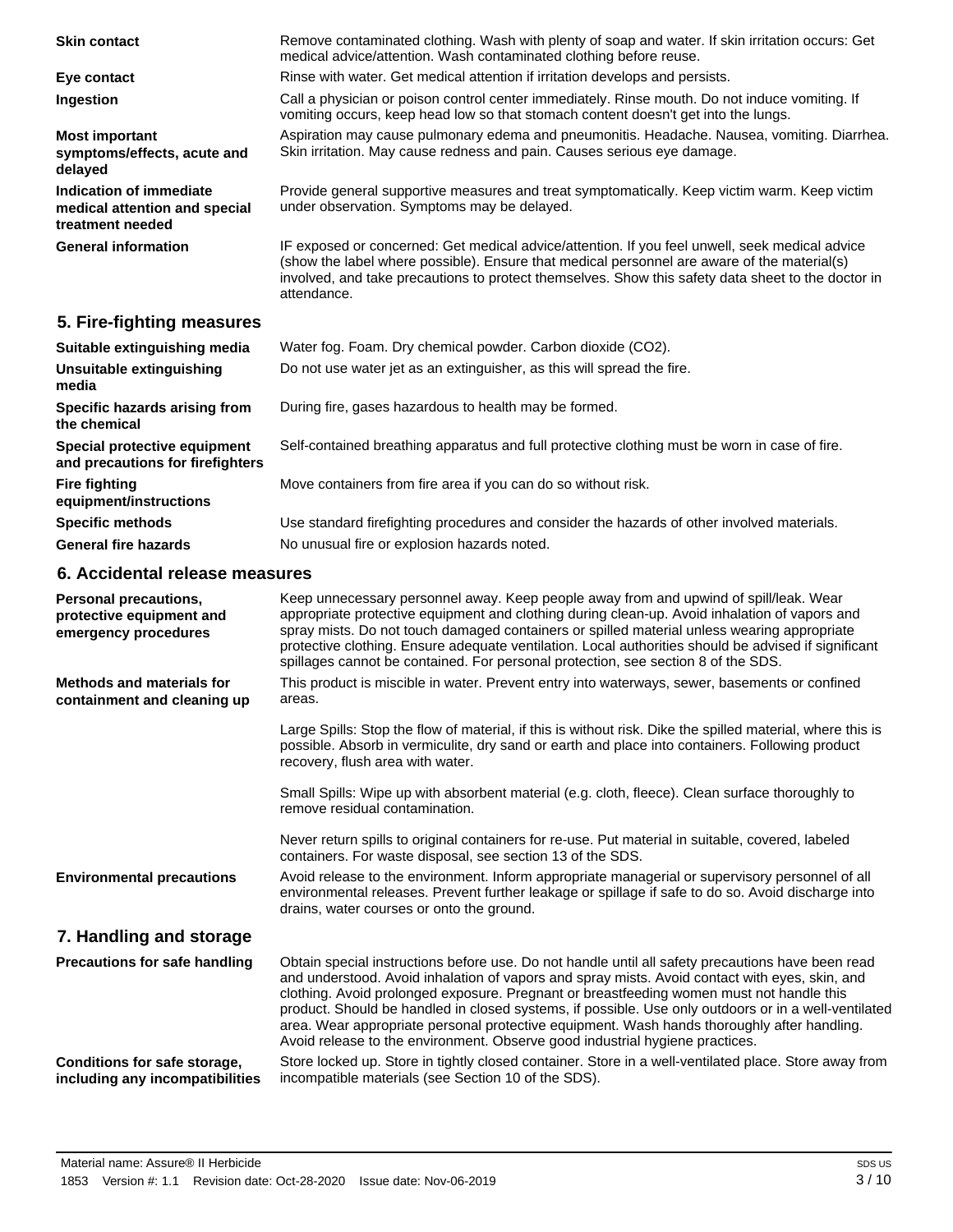## **8. Exposure controls/personal protection**

#### **Occupational exposure limits**

The following constituents are the only constituents of the product which have a PEL, TLV or other recommended exposure limit. At this time, the other constituents have no known exposure limits.

| <b>US. ACGIH Threshold Limit Values</b><br><b>Components</b>                                                                          | <b>Type</b>                                         |                                                     |                 | Value                                                                                                       | Form                                                                                                                                                                                                                                                                                                                                                                                                  |
|---------------------------------------------------------------------------------------------------------------------------------------|-----------------------------------------------------|-----------------------------------------------------|-----------------|-------------------------------------------------------------------------------------------------------------|-------------------------------------------------------------------------------------------------------------------------------------------------------------------------------------------------------------------------------------------------------------------------------------------------------------------------------------------------------------------------------------------------------|
| Solvent Naphtha,<br>Petroleum, Heavy Aromatic<br>ND (CAS 64742-94-5)                                                                  | TWA                                                 |                                                     |                 | 200 mg/m3                                                                                                   | Non-aerosol.                                                                                                                                                                                                                                                                                                                                                                                          |
| <b>Constituents</b>                                                                                                                   | <b>Type</b>                                         |                                                     |                 | Value                                                                                                       |                                                                                                                                                                                                                                                                                                                                                                                                       |
| 1-methylnaphthalene (CAS<br>$90-12-0$                                                                                                 | <b>TWA</b>                                          |                                                     |                 | $0.5$ ppm                                                                                                   |                                                                                                                                                                                                                                                                                                                                                                                                       |
| 2-Methylnaphthalene (CAS<br>$91-57-6$                                                                                                 | TWA                                                 |                                                     |                 | $0.5$ ppm                                                                                                   |                                                                                                                                                                                                                                                                                                                                                                                                       |
| US. NIOSH: Pocket Guide to Chemical Hazards                                                                                           |                                                     |                                                     |                 |                                                                                                             |                                                                                                                                                                                                                                                                                                                                                                                                       |
| <b>Components</b>                                                                                                                     | <b>Type</b>                                         |                                                     |                 | Value                                                                                                       |                                                                                                                                                                                                                                                                                                                                                                                                       |
| Solvent Naphtha,<br>Petroleum, Heavy Aromatic<br>ND (CAS 64742-94-5)                                                                  | <b>TWA</b>                                          |                                                     |                 | 100 mg/m3                                                                                                   |                                                                                                                                                                                                                                                                                                                                                                                                       |
| US. Workplace Environmental Exposure Level (WEEL) Guides                                                                              |                                                     |                                                     |                 |                                                                                                             |                                                                                                                                                                                                                                                                                                                                                                                                       |
| <b>Components</b>                                                                                                                     | <b>Type</b>                                         |                                                     |                 | Value                                                                                                       |                                                                                                                                                                                                                                                                                                                                                                                                       |
| N-Methylpyrolidone (CAS<br>872-50-4)                                                                                                  | <b>TWA</b>                                          |                                                     |                 | 40 mg/m3                                                                                                    |                                                                                                                                                                                                                                                                                                                                                                                                       |
|                                                                                                                                       |                                                     |                                                     |                 | 10 ppm                                                                                                      |                                                                                                                                                                                                                                                                                                                                                                                                       |
| <b>Biological limit values</b>                                                                                                        |                                                     |                                                     |                 |                                                                                                             |                                                                                                                                                                                                                                                                                                                                                                                                       |
| <b>ACGIH Biological Exposure Indices</b><br><b>Components</b>                                                                         | <b>Value</b>                                        | <b>Determinant</b>                                  | <b>Specimen</b> | <b>Sampling Time</b>                                                                                        |                                                                                                                                                                                                                                                                                                                                                                                                       |
| N-Methylpyrolidone (CAS<br>872-50-4)                                                                                                  | $100$ mg/l                                          | 5-Hydroxy-N-m<br>ethyl-2-pyrrolid<br>one            | Urine           | $\star$                                                                                                     |                                                                                                                                                                                                                                                                                                                                                                                                       |
| <b>Constituents</b>                                                                                                                   | Value                                               | <b>Determinant</b>                                  | <b>Specimen</b> | <b>Sampling Time</b>                                                                                        |                                                                                                                                                                                                                                                                                                                                                                                                       |
| 2-Methylnaphthalene (CAS 2.5 µg/l<br>$91-57-6$                                                                                        |                                                     | 1-Hydroxypyre<br>ne, with<br>hydrolysis<br>$(1-HP)$ | Urine           |                                                                                                             |                                                                                                                                                                                                                                                                                                                                                                                                       |
| * - For sampling details, please see the source document.                                                                             |                                                     |                                                     |                 |                                                                                                             |                                                                                                                                                                                                                                                                                                                                                                                                       |
| <b>Exposure guidelines</b>                                                                                                            |                                                     |                                                     |                 |                                                                                                             |                                                                                                                                                                                                                                                                                                                                                                                                       |
| US ACGIH Threshold Limit Values: Skin designation                                                                                     |                                                     |                                                     |                 |                                                                                                             |                                                                                                                                                                                                                                                                                                                                                                                                       |
| 1-methylnaphthalene (CAS 90-12-0)<br>2-Methylnaphthalene (CAS 91-57-6)<br>(CAS 64742-94-5)<br><b>US WEEL Guides: Skin designation</b> | Solvent Naphtha, Petroleum, Heavy Aromatic ND       |                                                     |                 | Can be absorbed through the skin.<br>Can be absorbed through the skin.<br>Can be absorbed through the skin. |                                                                                                                                                                                                                                                                                                                                                                                                       |
| N-Methylpyrolidone (CAS 872-50-4)                                                                                                     |                                                     |                                                     |                 | Can be absorbed through the skin.                                                                           |                                                                                                                                                                                                                                                                                                                                                                                                       |
| Appropriate engineering<br>controls                                                                                                   | shower.                                             |                                                     |                 |                                                                                                             | Good general ventilation should be used. Ventilation rates should be matched to conditions. If<br>applicable, use process enclosures, local exhaust ventilation, or other engineering controls to<br>maintain airborne levels below recommended exposure limits. If exposure limits have not been<br>established, maintain airborne levels to an acceptable level. Provide eyewash station and safety |
| Individual protection measures, such as personal protective equipment<br><b>Eye/face protection</b>                                   | Wear safety glasses with side shields (or goggles). |                                                     |                 |                                                                                                             |                                                                                                                                                                                                                                                                                                                                                                                                       |
| <b>Skin protection</b><br><b>Hand protection</b>                                                                                      | Wear appropriate chemical resistant gloves.         |                                                     |                 |                                                                                                             |                                                                                                                                                                                                                                                                                                                                                                                                       |
|                                                                                                                                       |                                                     |                                                     |                 |                                                                                                             |                                                                                                                                                                                                                                                                                                                                                                                                       |
| Other                                                                                                                                 |                                                     |                                                     |                 |                                                                                                             | Wear appropriate chemical resistant clothing. Use of an impervious apron is recommended.                                                                                                                                                                                                                                                                                                              |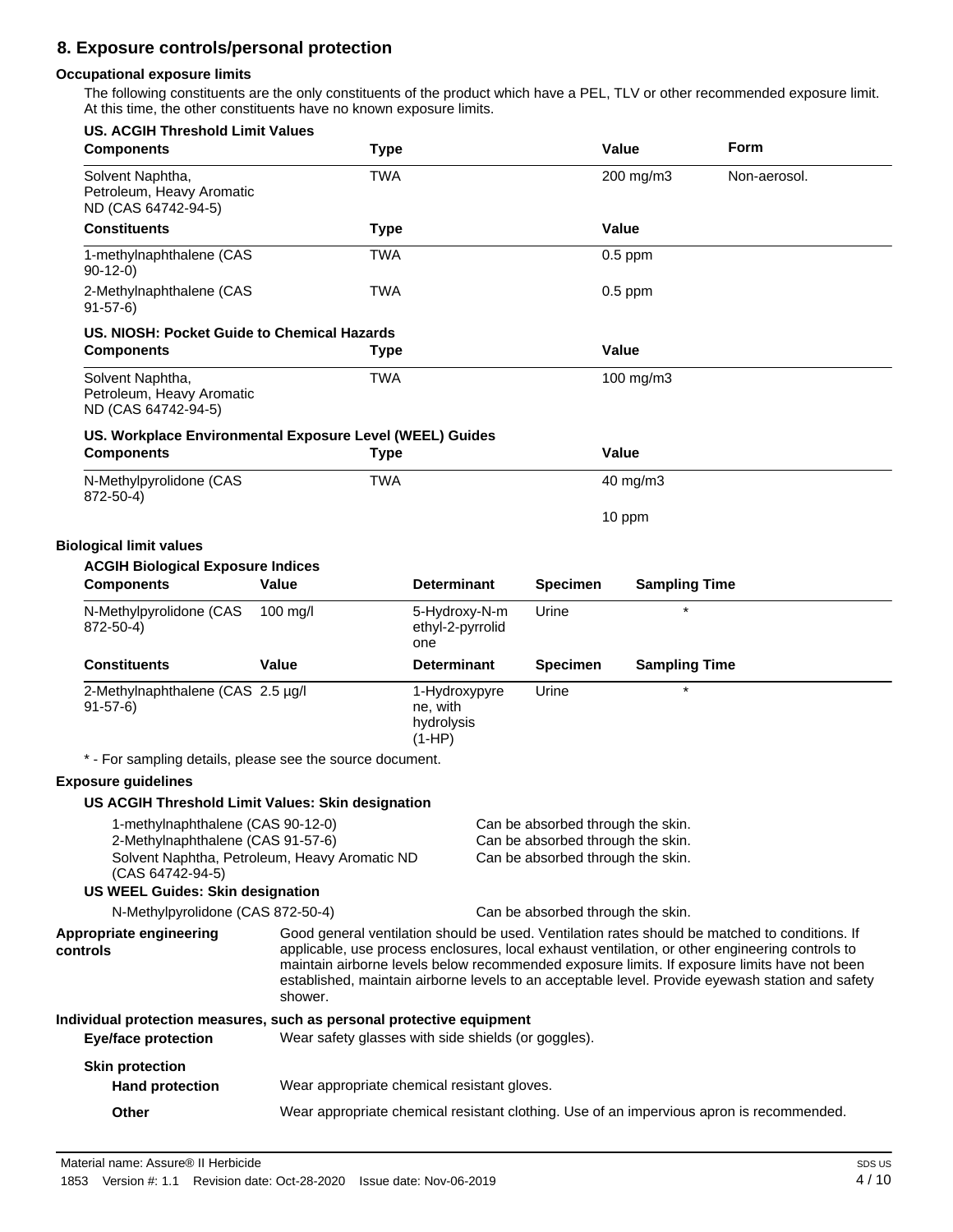| <b>Respiratory protection</b>     | If engineering controls do not maintain airborne concentrations below recommended exposure<br>limits (where applicable) or to an acceptable level (in countries where exposure limits have not<br>been established), an approved respirator must be worn. Chemical respirator with organic vapor<br>cartridge. |
|-----------------------------------|----------------------------------------------------------------------------------------------------------------------------------------------------------------------------------------------------------------------------------------------------------------------------------------------------------------|
| <b>Thermal hazards</b>            | Wear appropriate thermal protective clothing, when necessary.                                                                                                                                                                                                                                                  |
| General hygiene<br>considerations | Observe any medical surveillance requirements. Always observe good personal hygiene<br>measures, such as washing after handling the material and before eating, drinking, and/or<br>smoking. Routinely wash work clothing and protective equipment to remove contaminants.                                     |

## **9. Physical and chemical properties**

| Appearance                                   |                                                                                                                                                                          |
|----------------------------------------------|--------------------------------------------------------------------------------------------------------------------------------------------------------------------------|
| <b>Physical state</b>                        | Liquid.                                                                                                                                                                  |
| <b>Form</b>                                  | Liquid. Emulsifiable Concentrate (EC)                                                                                                                                    |
| Color                                        | Dark amber.                                                                                                                                                              |
| Odor                                         | Aromatic solvent                                                                                                                                                         |
| <b>Odor threshold</b>                        | Not available.                                                                                                                                                           |
| pH                                           | Not available.                                                                                                                                                           |
| <b>Melting point/freezing point</b>          | Not available.                                                                                                                                                           |
| Initial boiling point and boiling<br>range   | Not available.                                                                                                                                                           |
| <b>Flash point</b>                           | 210 °F (99 °C)                                                                                                                                                           |
| <b>Evaporation rate</b>                      | Not available.                                                                                                                                                           |
| Flammability (solid, gas)                    | Not applicable.                                                                                                                                                          |
| Upper/lower flammability or explosive limits |                                                                                                                                                                          |
| Explosive limit - lower (%)                  | Not available.                                                                                                                                                           |
| Explosive limit - upper (%)                  | Not available.                                                                                                                                                           |
| Vapor pressure                               | Not available.                                                                                                                                                           |
| Vapor density                                | Not available.                                                                                                                                                           |
| <b>Relative density</b>                      | 1.02                                                                                                                                                                     |
| Solubility(ies)                              |                                                                                                                                                                          |
| Solubility (water)                           | Emulsifiable                                                                                                                                                             |
| <b>Auto-ignition temperature</b>             | Not available.                                                                                                                                                           |
| <b>Decomposition temperature</b>             | Not available.                                                                                                                                                           |
| <b>Viscosity</b>                             | Not available.                                                                                                                                                           |
| <b>Other information</b>                     |                                                                                                                                                                          |
| <b>Density</b>                               | 1.02 $g/cm^{3}$                                                                                                                                                          |
| <b>Explosive properties</b>                  | Not explosive.                                                                                                                                                           |
| <b>Flammability class</b>                    | Combustible IIIB estimated                                                                                                                                               |
| <b>Oxidizing properties</b>                  | Not oxidizing.                                                                                                                                                           |
| pH in aqueous solution                       | 5 - 7 1% solution                                                                                                                                                        |
| 10. Stability and reactivity                 |                                                                                                                                                                          |
| <b>Reactivity</b>                            | The product is stable and non-reactive under normal conditions of use, storage and transport.                                                                            |
| <b>Chemical stability</b>                    | Material is stable under normal conditions.                                                                                                                              |
| <b>Possibility of hazardous</b><br>reactions | Hazardous polymerization does not occur.                                                                                                                                 |
| <b>Conditions to avoid</b>                   | Keep away from heat, hot surfaces, sparks, open flames and other ignition sources. Avoid<br>temperatures exceeding the flash point. Contact with incompatible materials. |
| Incompatible materials                       | Strong oxidizing agents. Peroxides. Phenols.                                                                                                                             |
| <b>Hazardous decomposition</b><br>products   | No hazardous decomposition products are known.                                                                                                                           |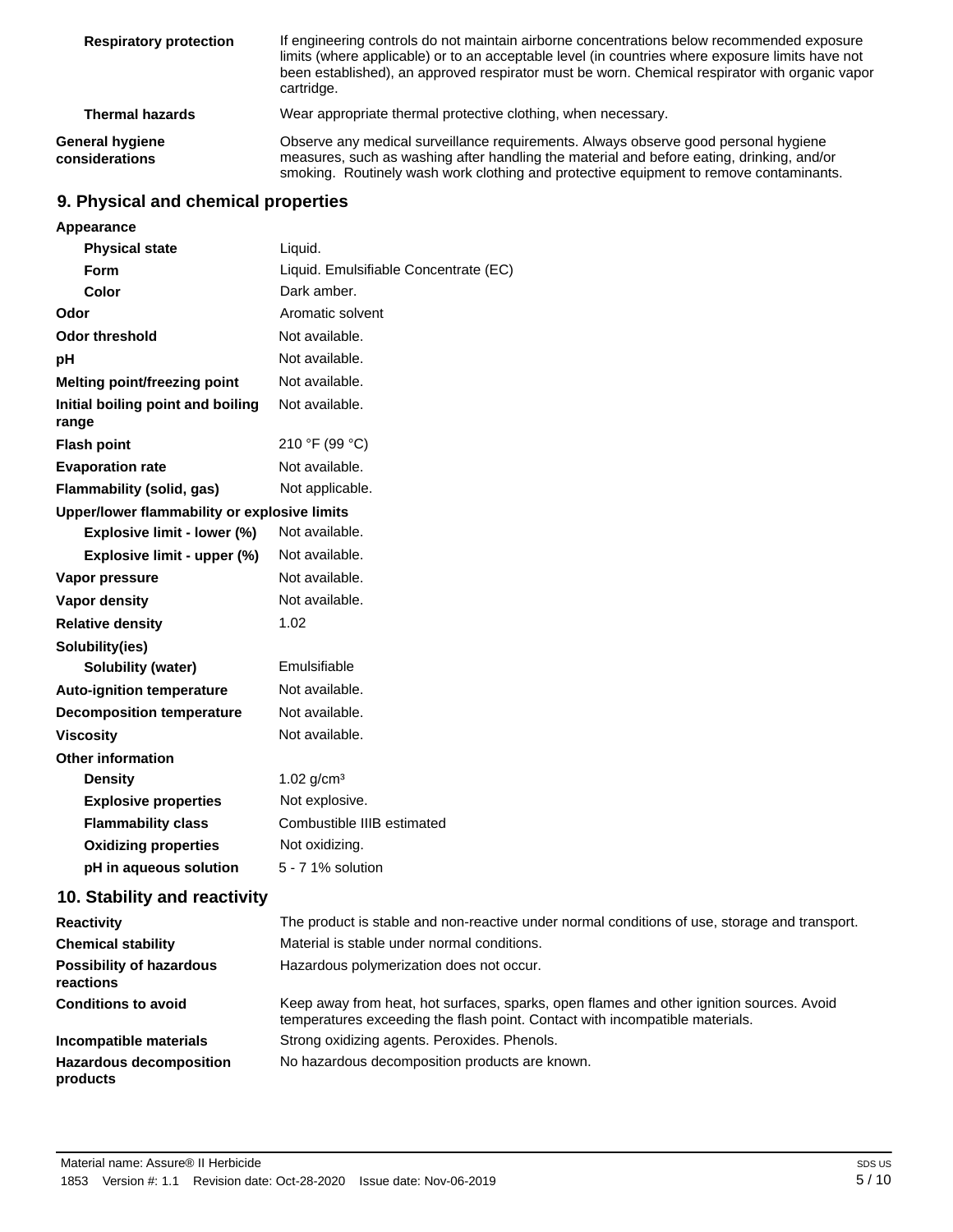# **11. Toxicological information**

## **Information on likely routes of exposure**

| <b>Inhalation</b>                                 | Harmful if inhaled.                                                                                                                                                    |
|---------------------------------------------------|------------------------------------------------------------------------------------------------------------------------------------------------------------------------|
| <b>Skin contact</b>                               | Causes skin irritation.                                                                                                                                                |
| Eye contact                                       | Causes serious eye damage.                                                                                                                                             |
| Ingestion                                         | Droplets of the product aspirated into the lungs through ingestion or vomiting may cause a serious<br>chemical pneumonia.                                              |
| Symptoms related to the<br>physical, chemical and | Aspiration may cause pulmonary edema and pneumonitis. Headache. Nausea, vomiting.<br>Diarrhea. Skin irritation. May cause redness and pain. Causes serious eye damage. |

**physical, chemical and toxicological characteristics**

#### **Information on toxicological effects**

| <b>Acute toxicity</b>                                                                                                            | Harmful if inhaled.                                                       |                               |                                                     |
|----------------------------------------------------------------------------------------------------------------------------------|---------------------------------------------------------------------------|-------------------------------|-----------------------------------------------------|
| <b>Product</b>                                                                                                                   | <b>Species</b>                                                            |                               | <b>Test Results</b>                                 |
| Assure <sup>®</sup> II Herbicide                                                                                                 |                                                                           |                               |                                                     |
| <b>Acute</b>                                                                                                                     |                                                                           |                               |                                                     |
| Dermal                                                                                                                           |                                                                           |                               |                                                     |
| LD50                                                                                                                             | Rabbit                                                                    |                               | > 2000 mg/kg                                        |
| <b>Inhalation</b>                                                                                                                |                                                                           |                               |                                                     |
| <b>LC50</b>                                                                                                                      | Rat                                                                       |                               | $2.6 - 4.4$ mg/l, 4 h                               |
| Oral                                                                                                                             |                                                                           |                               |                                                     |
| LD50                                                                                                                             | Rat                                                                       |                               | 5900 mg/kg                                          |
| <b>Skin corrosion/irritation</b>                                                                                                 | Causes skin irritation.                                                   |                               |                                                     |
| Serious eye damage/eye<br>irritation                                                                                             | Causes serious eye damage.                                                |                               |                                                     |
| Respiratory or skin sensitization                                                                                                |                                                                           |                               |                                                     |
| <b>Respiratory sensitization</b>                                                                                                 | Not a respiratory sensitizer.                                             |                               |                                                     |
| <b>Skin sensitization</b>                                                                                                        | This product is not expected to cause skin sensitization.                 |                               |                                                     |
| <b>Germ cell mutagenicity</b>                                                                                                    | Based on available data, the classification criteria are not met.         |                               |                                                     |
| Carcinogenicity                                                                                                                  | Based on available data, the classification criteria are not met.         |                               |                                                     |
| IARC Monographs. Overall Evaluation of Carcinogenicity                                                                           |                                                                           |                               |                                                     |
| Aromatic Petroleum Distillates (CAS 64742-95-6)<br>OSHA Specifically Regulated Substances (29 CFR 1910.1001-1053)<br>Not listed. |                                                                           |                               | 3 Not classifiable as to carcinogenicity to humans. |
| US. National Toxicology Program (NTP) Report on Carcinogens                                                                      |                                                                           |                               |                                                     |
| 2-Methylnaphthalene (CAS 91-57-6)                                                                                                |                                                                           | Known To Be Human Carcinogen. |                                                     |
| <b>Reproductive toxicity</b>                                                                                                     | May damage fertility or the unborn child.                                 |                               |                                                     |
| Specific target organ toxicity -<br>single exposure                                                                              | May cause drowsiness and dizziness.                                       |                               |                                                     |
| Specific target organ toxicity -<br>repeated exposure                                                                            | May cause damage to organs through prolonged or repeated exposure. Liver. |                               |                                                     |
| <b>Aspiration hazard</b>                                                                                                         | May be fatal if swallowed and enters airways.                             |                               |                                                     |
| <b>Chronic effects</b>                                                                                                           | Prolonged inhalation may be harmful.                                      |                               |                                                     |
| 40 Eastaniast informatio                                                                                                         |                                                                           |                               |                                                     |

## **12. Ecological information**

**Ecotoxicity** Very toxic to aquatic life. Toxic to aquatic life with long lasting effects.

| <b>Components</b>                    |                  | <b>Species</b>                 | <b>Test Results</b> |  |
|--------------------------------------|------------------|--------------------------------|---------------------|--|
| Quizalofop-p-ethyl (CAS 100646-51-3) |                  |                                |                     |  |
| <b>Aquatic</b>                       |                  |                                |                     |  |
| Crustacea                            | <b>NOEC</b>      | Daphnia magna                  | 0.787 mg/l, 21 d    |  |
| Acute                                |                  |                                |                     |  |
| Algae                                | EC50             | Pseudokirchnerella subcapitata | $0.021$ mg/l, 72 h  |  |
| Crustacea                            | EC <sub>50</sub> | Daphnia magna                  | 51.9 mg/l, 48 h     |  |

Material name: Assure® II Herbicide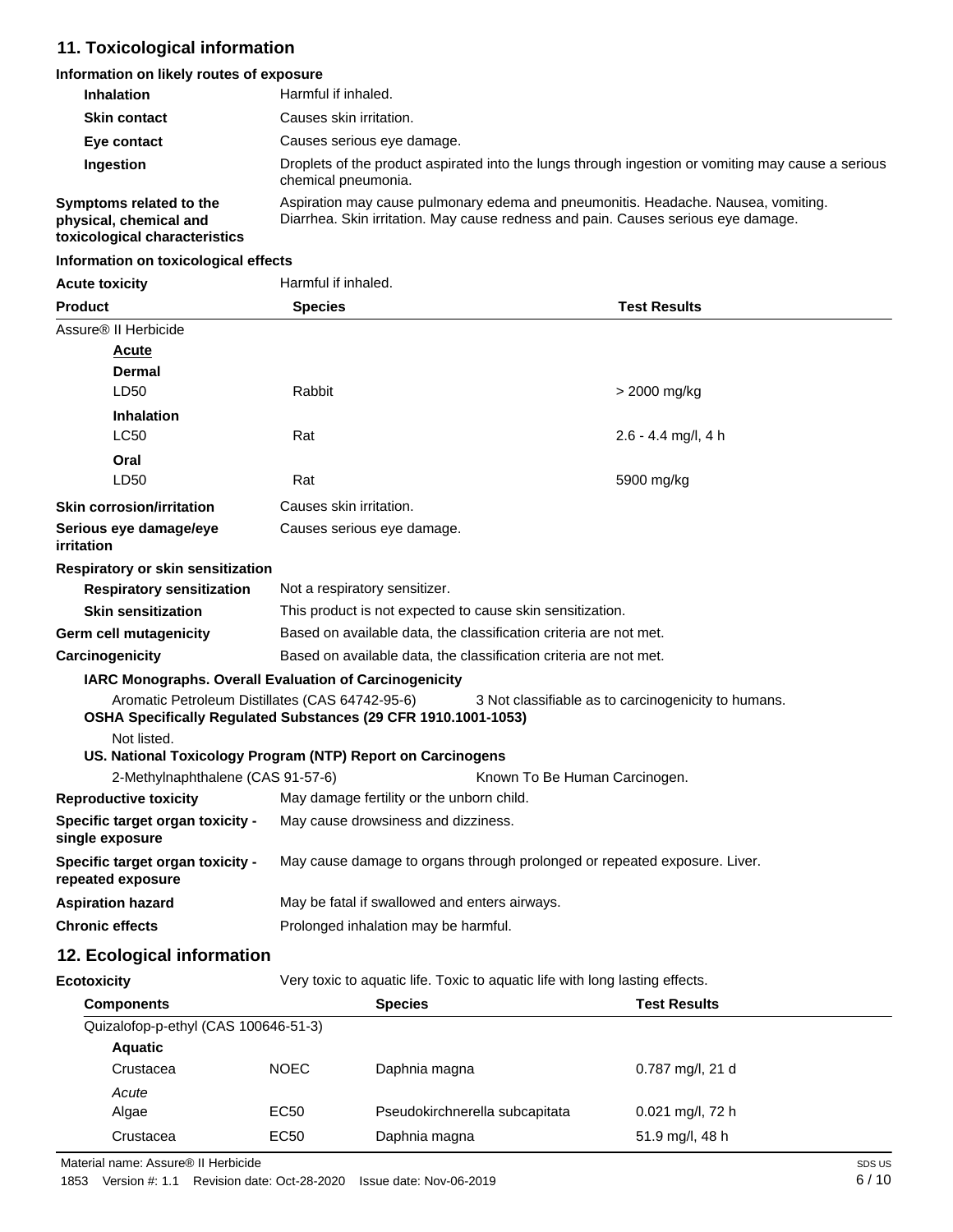| <b>Components</b>                                                                                                        |                                                                                                                                                                                                                                                                                                                                                   | <b>Species</b>                                                                                                                                                                              | <b>Test Results</b>                                                                                |
|--------------------------------------------------------------------------------------------------------------------------|---------------------------------------------------------------------------------------------------------------------------------------------------------------------------------------------------------------------------------------------------------------------------------------------------------------------------------------------------|---------------------------------------------------------------------------------------------------------------------------------------------------------------------------------------------|----------------------------------------------------------------------------------------------------|
| Fish                                                                                                                     | <b>LC50</b>                                                                                                                                                                                                                                                                                                                                       | Rainbow trout, donaldson trout<br>(Oncorhynchus mykiss)                                                                                                                                     | $0.72$ mg/l, 96 h                                                                                  |
| <b>Persistence and degradability</b>                                                                                     |                                                                                                                                                                                                                                                                                                                                                   | No data is available on the degradability of any ingredients in the mixture.                                                                                                                |                                                                                                    |
| <b>Bioaccumulative potential</b>                                                                                         |                                                                                                                                                                                                                                                                                                                                                   |                                                                                                                                                                                             |                                                                                                    |
| Partition coefficient n-octanol / water (log Kow)<br>N-Methylpyrolidone<br>Solvent Naphtha, Petroleum, Heavy Aromatic ND |                                                                                                                                                                                                                                                                                                                                                   | $-0.54$<br>> 3                                                                                                                                                                              |                                                                                                    |
| <b>Mobility in soil</b>                                                                                                  | No data available.                                                                                                                                                                                                                                                                                                                                |                                                                                                                                                                                             |                                                                                                    |
| Other adverse effects                                                                                                    |                                                                                                                                                                                                                                                                                                                                                   | No other adverse environmental effects (e.g. ozone depletion, photochemical ozone creation<br>potential, endocrine disruption, global warming potential) are expected from this component.  |                                                                                                    |
| 13. Disposal considerations                                                                                              |                                                                                                                                                                                                                                                                                                                                                   |                                                                                                                                                                                             |                                                                                                    |
| <b>Disposal instructions</b>                                                                                             | Collect and reclaim or dispose in sealed containers at licensed waste disposal site. Do not allow<br>this material to drain into sewers/water supplies. Do not contaminate ponds, waterways or ditches<br>with chemical or used container. Dispose of contents/container in accordance with<br>local/regional/national/international regulations. |                                                                                                                                                                                             |                                                                                                    |
| Local disposal regulations                                                                                               |                                                                                                                                                                                                                                                                                                                                                   | Dispose in accordance with all applicable regulations.                                                                                                                                      |                                                                                                    |
| Hazardous waste code                                                                                                     | disposal company.                                                                                                                                                                                                                                                                                                                                 | The waste code should be assigned in discussion between the user, the producer and the waste                                                                                                |                                                                                                    |
| Waste from residues / unused<br>products                                                                                 | Disposal instructions).                                                                                                                                                                                                                                                                                                                           | Dispose of in accordance with local regulations. Empty containers or liners may retain some<br>product residues. This material and its container must be disposed of in a safe manner (see: |                                                                                                    |
| <b>Contaminated packaging</b>                                                                                            | disposal.                                                                                                                                                                                                                                                                                                                                         | emptied. Empty containers should be taken to an approved waste handling site for recycling or                                                                                               | Since emptied containers may retain product residue, follow label warnings even after container is |
| <b>14. Transport information</b>                                                                                         |                                                                                                                                                                                                                                                                                                                                                   |                                                                                                                                                                                             |                                                                                                    |

| <b>DOT</b>                                            |                                                                                                      |
|-------------------------------------------------------|------------------------------------------------------------------------------------------------------|
| <b>UN number</b>                                      | <b>UN3082</b>                                                                                        |
| UN proper shipping name<br>Transport hazard class(es) | Environmentally hazardous substances, liquid, n.o.s. (Quizalofop-p-ethyl), MARINE POLLUTANT          |
| <b>Class</b>                                          | 9                                                                                                    |
| <b>Subsidiary risk</b>                                |                                                                                                      |
| Label(s)                                              | 9                                                                                                    |
| <b>Packing group</b>                                  | III                                                                                                  |
| <b>Environmental hazards</b>                          |                                                                                                      |
| <b>Marine pollutant</b>                               | Yes                                                                                                  |
|                                                       | Special precautions for user Read safety instructions, SDS and emergency procedures before handling. |
| <b>Special provisions</b>                             | 8, 146, 335, IB3, T4, TP1, TP29                                                                      |
| <b>Packaging exceptions</b>                           | 155                                                                                                  |
| Packaging non bulk                                    | 203                                                                                                  |
| Packaging bulk                                        | 241                                                                                                  |
| <b>IATA</b>                                           |                                                                                                      |
| <b>UN number</b>                                      | <b>UN3082</b>                                                                                        |
| UN proper shipping name                               | Environmentally hazardous substance, liquid, n.o.s. (Quizalofop-p-ethyl)                             |
| Transport hazard class(es)                            |                                                                                                      |
| <b>Class</b>                                          | 9                                                                                                    |
| <b>Subsidiary risk</b>                                |                                                                                                      |
| <b>Packing group</b>                                  | Ш                                                                                                    |
| <b>Environmental hazards</b>                          | Yes                                                                                                  |
| <b>ERG Code</b>                                       | 91                                                                                                   |
|                                                       | Special precautions for user Read safety instructions, SDS and emergency procedures before handling. |
| <b>Other information</b>                              |                                                                                                      |
| Passenger and cargo<br>aircraft                       | Allowed with restrictions.                                                                           |
| Cargo aircraft only                                   | Allowed with restrictions.                                                                           |
|                                                       | Read safety instructions, SDS and emergency procedures before handling.                              |
| <b>IMDG</b>                                           |                                                                                                      |
| UN number                                             | <b>UN3082</b>                                                                                        |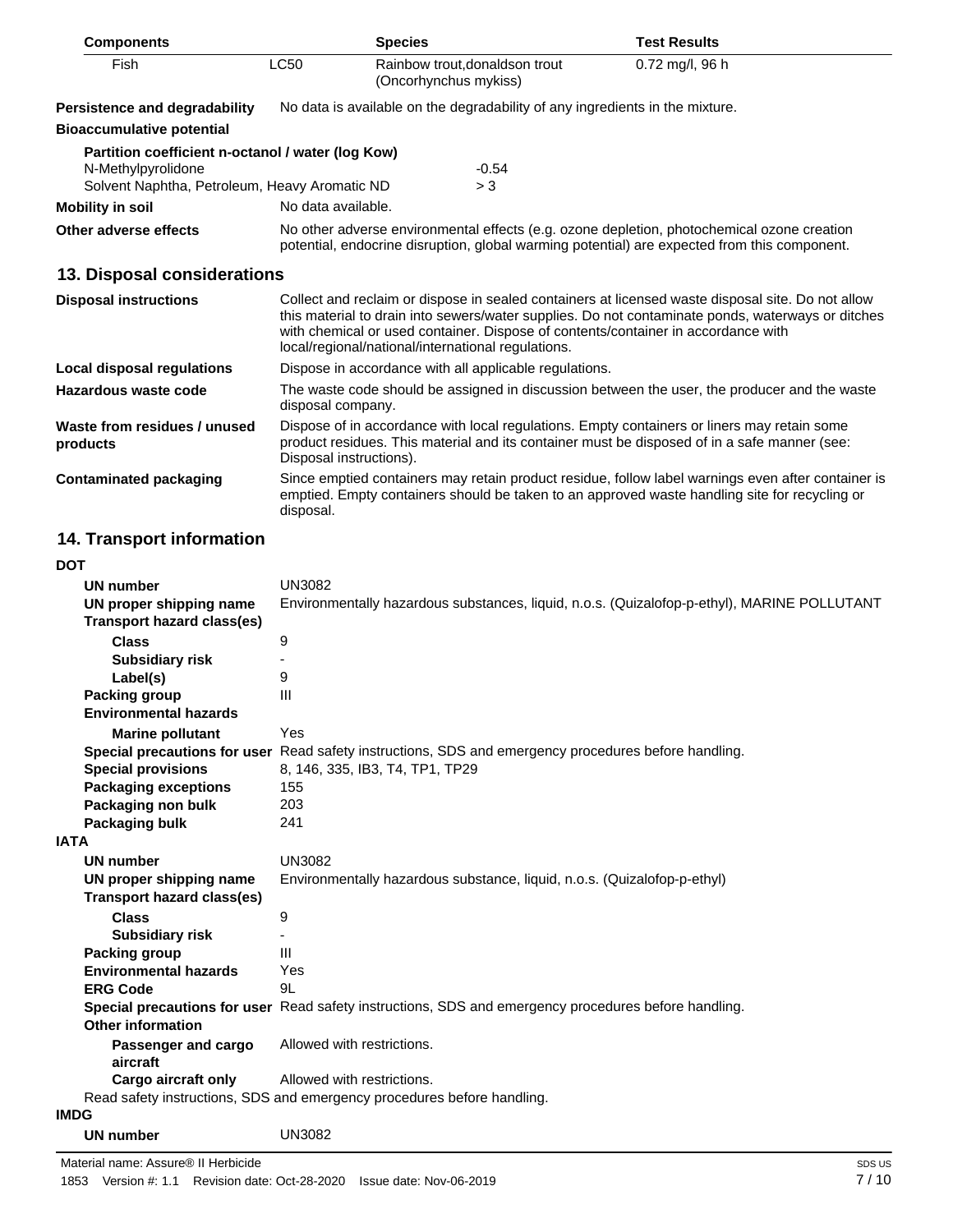| UN proper shipping name      | ENVIRONMENTALLY HAZARDOUS SUBSTANCE, LIQUID, N.O.S. (Quizalofop-p-ethyl),<br><b>MARINE POLLUTANT</b> |
|------------------------------|------------------------------------------------------------------------------------------------------|
| Transport hazard class(es)   |                                                                                                      |
| <b>Class</b>                 | 9                                                                                                    |
| <b>Subsidiary risk</b>       | $\overline{\phantom{0}}$                                                                             |
| Packing group                | Ш                                                                                                    |
| <b>Environmental hazards</b> |                                                                                                      |
| <b>Marine pollutant</b>      | Yes                                                                                                  |
| EmS                          | $F-A, S-F$                                                                                           |

**Special precautions for user** Read safety instructions, SDS and emergency procedures before handling. **Transport in bulk according to** Not established. **Annex II of MARPOL 73/78 and the IBC Code**

**DOT; IATA; IMDG**



**Marine pollutant**



**General information**

DOT Regulated Severe Marine Pollutant. IMDG Regulated Marine Pollutant. This product is not regulated when shipped by highway or rail in non-bulk packaging (maximum capacity of 450 L (119 gallons) or less). When shipped in bulk or by air or vessel (non-bulk or bulk) this product is regulated according to the data shown.

Material name: Assure® II Herbicide 1853 Version #: 1.1 Revision date: Oct-28-2020 Issue date: Nov-06-2019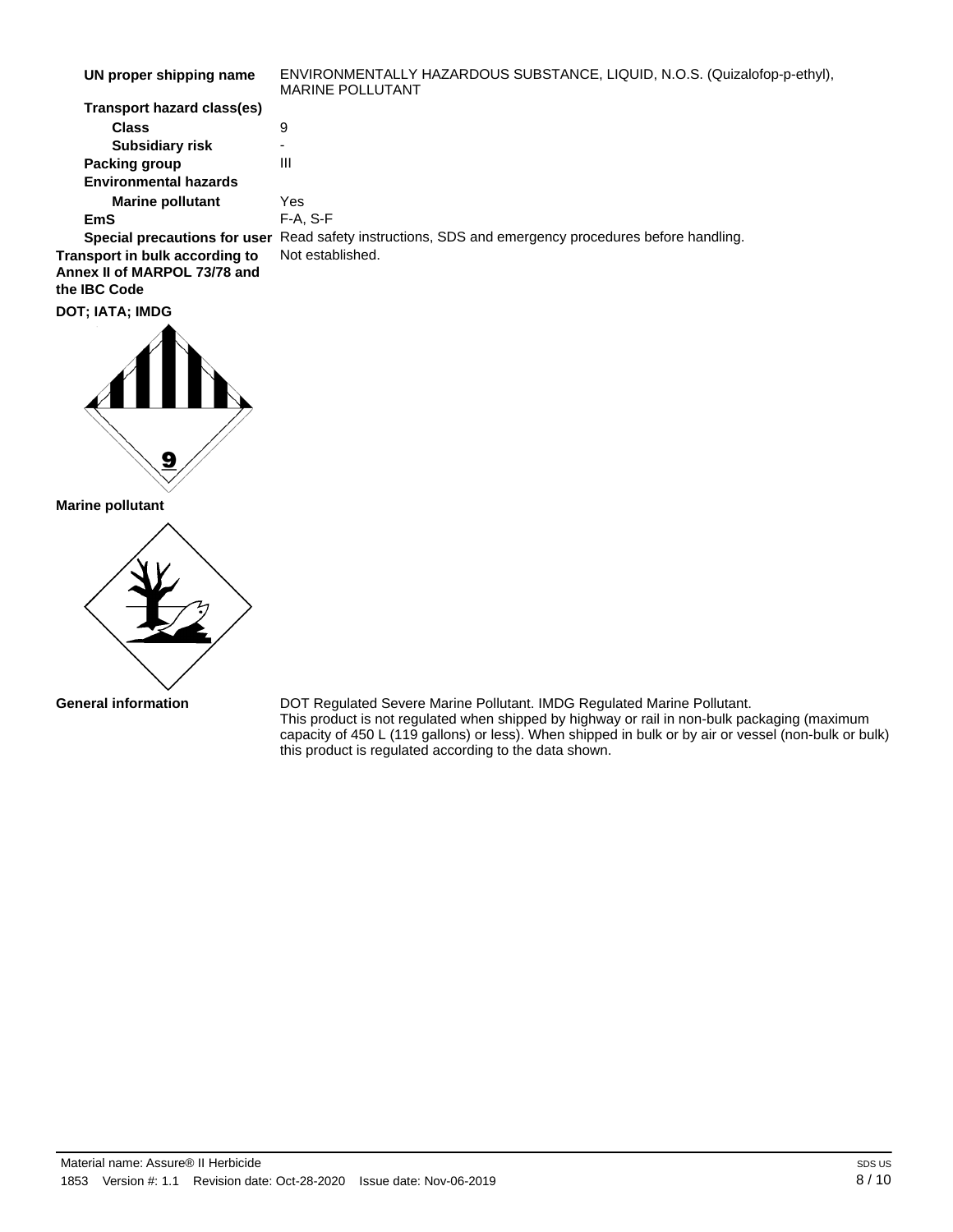## **15. Regulatory information**

| US federal regulations                                                                                | This product is a "Hazardous Chemical" as defined by the OSHA Hazard Communication<br>Standard, 29 CFR 1910.1200.<br>This product is registered under EPA/FIFRA Regulations. It is a violation of Federal Law to use this<br>product in any manner inconsistent with its labeling. Read and follow all label directions. This<br>product is excluded from listing requirements under EPA/TSCA.                                                                                                                                                          |  |                                            |                        |
|-------------------------------------------------------------------------------------------------------|---------------------------------------------------------------------------------------------------------------------------------------------------------------------------------------------------------------------------------------------------------------------------------------------------------------------------------------------------------------------------------------------------------------------------------------------------------------------------------------------------------------------------------------------------------|--|--------------------------------------------|------------------------|
|                                                                                                       | This chemical is a pesticide product registered by the United States Environmental Protection<br>Agency and is subject to certain labeling requirements under federal pesticide law. These<br>requirements differ from the classification criteria and hazard information required for safety data<br>sheets (SDS), and for workplace labels of non-pesticide chemicals. The hazard information<br>required on the pesticide label is reproduced below. The pesticide label also includes other<br>important information, including directions for use. |  |                                            |                        |
|                                                                                                       | HAZARD TO HUMANS AND DOMESTIC ANIMALS.                                                                                                                                                                                                                                                                                                                                                                                                                                                                                                                  |  |                                            |                        |
|                                                                                                       | DANGER:                                                                                                                                                                                                                                                                                                                                                                                                                                                                                                                                                 |  |                                            |                        |
|                                                                                                       | Causes irreversible eye damage. Harmful if swallowed, absorbed through skin or inhaled. Avoid<br>contact with eyes, skin, and clothing. Avoid breathing vapor or spray mist.                                                                                                                                                                                                                                                                                                                                                                            |  |                                            |                        |
|                                                                                                       | ENVIRONMENTAL HAZARDS                                                                                                                                                                                                                                                                                                                                                                                                                                                                                                                                   |  |                                            |                        |
|                                                                                                       | This product is toxic to fish and aquatic invertebrates. Do not apply directly to water, or to areas<br>where surface water is present (except for application to cranberry bogs) or to intertidal areas<br>below the mean high water mark. Do not contaminate water when disposing of equipment<br>washwater or rinsate.                                                                                                                                                                                                                               |  |                                            |                        |
| <b>Toxic Substances Control Act (TSCA)</b>                                                            |                                                                                                                                                                                                                                                                                                                                                                                                                                                                                                                                                         |  |                                            |                        |
|                                                                                                       | TSCA Section 12(b) Export Notification (40 CFR 707, Subpt. D)                                                                                                                                                                                                                                                                                                                                                                                                                                                                                           |  |                                            |                        |
| N-Methylpyrolidone (CAS 872-50-4)                                                                     |                                                                                                                                                                                                                                                                                                                                                                                                                                                                                                                                                         |  | 1.0 % Annual Export Notification required. |                        |
| <b>CERCLA Hazardous Substance List (40 CFR 302.4)</b>                                                 |                                                                                                                                                                                                                                                                                                                                                                                                                                                                                                                                                         |  |                                            |                        |
| Not listed.<br><b>SARA 304 Emergency release notification</b>                                         |                                                                                                                                                                                                                                                                                                                                                                                                                                                                                                                                                         |  |                                            |                        |
| Not regulated.                                                                                        | OSHA Specifically Regulated Substances (29 CFR 1910.1001-1053)                                                                                                                                                                                                                                                                                                                                                                                                                                                                                          |  |                                            |                        |
| Not listed.                                                                                           |                                                                                                                                                                                                                                                                                                                                                                                                                                                                                                                                                         |  |                                            |                        |
| Superfund Amendments and Reauthorization Act of 1986 (SARA)<br>SARA 302 Extremely hazardous substance |                                                                                                                                                                                                                                                                                                                                                                                                                                                                                                                                                         |  |                                            |                        |
| Not listed.                                                                                           |                                                                                                                                                                                                                                                                                                                                                                                                                                                                                                                                                         |  |                                            |                        |
| SARA 311/312 Hazardous<br>chemical                                                                    | Yes                                                                                                                                                                                                                                                                                                                                                                                                                                                                                                                                                     |  |                                            |                        |
| <b>Classified hazard</b><br>categories                                                                | Acute toxicity (any route of exposure)<br>Skin corrosion or irritation<br>Serious eye damage or eye irritation<br>Reproductive toxicity<br>Specific target organ toxicity (single or repeated exposure)<br>Aspiration hazard                                                                                                                                                                                                                                                                                                                            |  |                                            |                        |
| SARA 313 (TRI reporting)                                                                              |                                                                                                                                                                                                                                                                                                                                                                                                                                                                                                                                                         |  |                                            |                        |
| <b>Chemical name</b>                                                                                  | <b>CAS number</b>                                                                                                                                                                                                                                                                                                                                                                                                                                                                                                                                       |  | % by wt.                                   |                        |
| N-Methylpyrolidone                                                                                    | 872-50-4                                                                                                                                                                                                                                                                                                                                                                                                                                                                                                                                                |  | $5 - 10$                                   |                        |
| Other federal regulations                                                                             |                                                                                                                                                                                                                                                                                                                                                                                                                                                                                                                                                         |  |                                            |                        |
|                                                                                                       | Clean Air Act (CAA) Section 112 Hazardous Air Pollutants (HAPs) List                                                                                                                                                                                                                                                                                                                                                                                                                                                                                    |  |                                            |                        |
| 2-Methylnaphthalene (CAS 91-57-6)                                                                     | Clean Air Act (CAA) Section 112(r) Accidental Release Prevention (40 CFR 68.130)                                                                                                                                                                                                                                                                                                                                                                                                                                                                        |  |                                            |                        |
| Not regulated.                                                                                        |                                                                                                                                                                                                                                                                                                                                                                                                                                                                                                                                                         |  |                                            |                        |
| <b>Safe Drinking Water Act</b><br>(SDWA)                                                              | Contains component(s) regulated under the Safe Drinking Water Act.                                                                                                                                                                                                                                                                                                                                                                                                                                                                                      |  |                                            |                        |
| <b>International Inventories</b>                                                                      |                                                                                                                                                                                                                                                                                                                                                                                                                                                                                                                                                         |  |                                            |                        |
| Country(s) or region                                                                                  | <b>Inventory name</b>                                                                                                                                                                                                                                                                                                                                                                                                                                                                                                                                   |  |                                            | On inventory (yes/no)* |
| Canada                                                                                                | Domestic Substances List (DSL)                                                                                                                                                                                                                                                                                                                                                                                                                                                                                                                          |  |                                            | No                     |